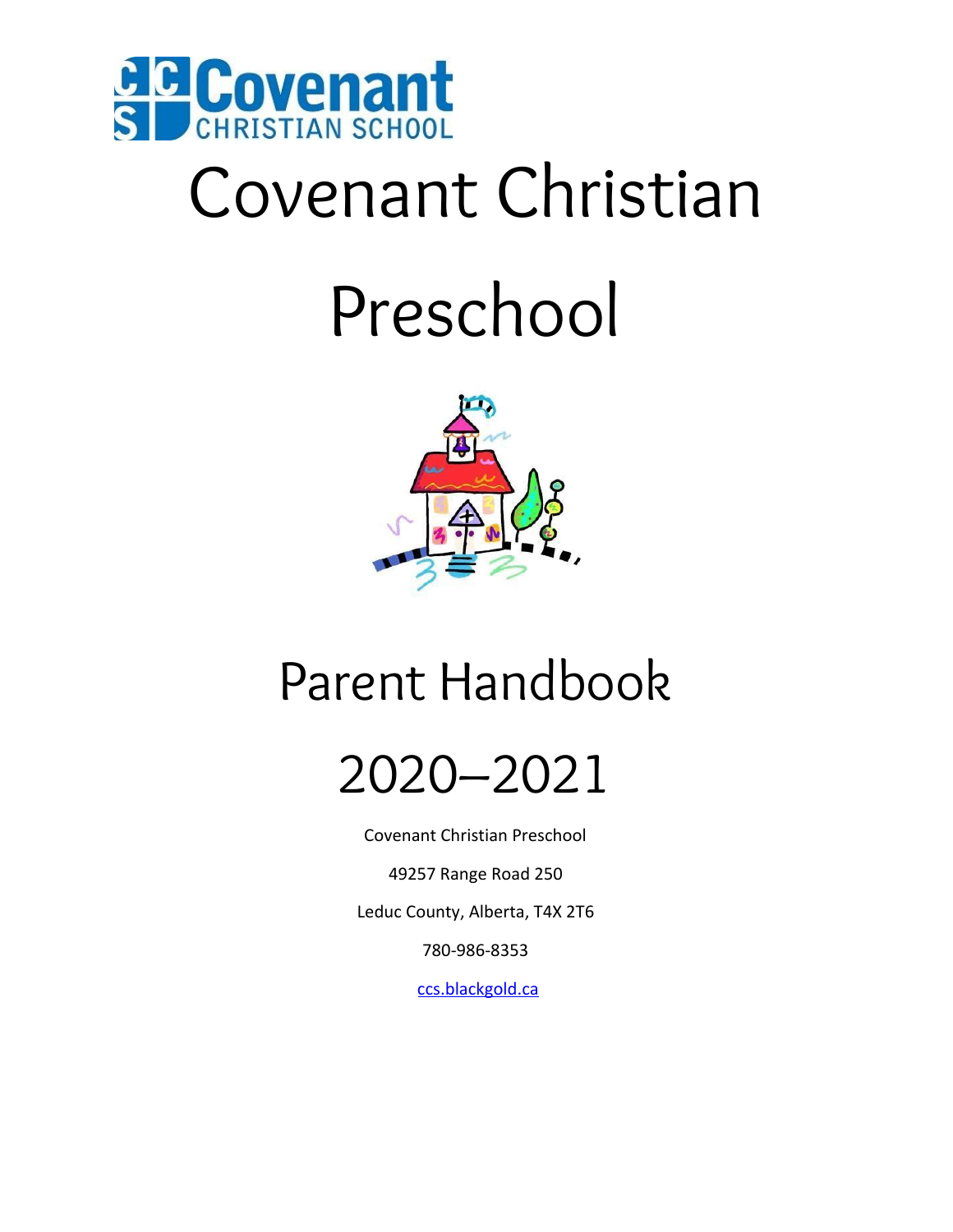#### Introduction and Welcome

Welcome to Covenant Christian Preschool! We are happy to have you and your child join us for an exciting year of learning and growing. This handbook is intended to be a guide for you, the parent(s), to keep you informed about important details that pertain to our preschool program. Please read through it carefully and *keep it as a reference throughout the school year*.

#### Philosophy and Goals

Our preschool program is directed by the belief that preschool should be a fun and safe place to be. We believe that a child's experience at preschool should be a positive beginning to their educational journey. Therefore, we aim to provide a Christian, early learning and play-oriented program that recognizes the uniqueness of each child and encourages kindergarten readiness. We provide children with the following

- Center time where children are encouraged to interact with stimulating materials in their own personal way. Center supplies will include materials for arts and crafts, building, puzzles, games, reading and role-play. Children are given time each day to select activities that reflect their individual needs, interests and developmental level.
- Teacher-directed circle times that are an opportunity for whole class discussions and learning. Students will be introduced to early learning concepts such as the alphabet, numbers, shapes and colors. During this time, students will also explore learning themes with a variety of stories and songs.
- Bible times including songs, devotions, and prayers.
- Daily physical activity and gross motor skill development with opportunities to use the school gym and outdoor playground.
- Visits to the school library and participation in the library program.
- Daily small group time focused on alphabet/number activities, fine motor skills and theme-based games and arts/crafts.

#### Program Size and Specifics

The preschool runs a **60-session program**. We have both a morning and an afternoon class that are held on Tuesdays and Thursdays. Currently, we have spots available for 14 students in each class.

Morning Class: 8:40 – 11:20 AM (Tuesday and Thursday)

Afternoon Class: 12:30 – 3:10 PM (Tuesday and Thursday)

We do follow the Black Gold/CCS school calendar and are therefore closed on all public school holidays, including PD days, Teachers' Convention (including Christian School Teacher's Convention), Christmas and Spring Break. More information can be found at [ccs.blackgold.ca.](http://www.covenantchristian.ca/)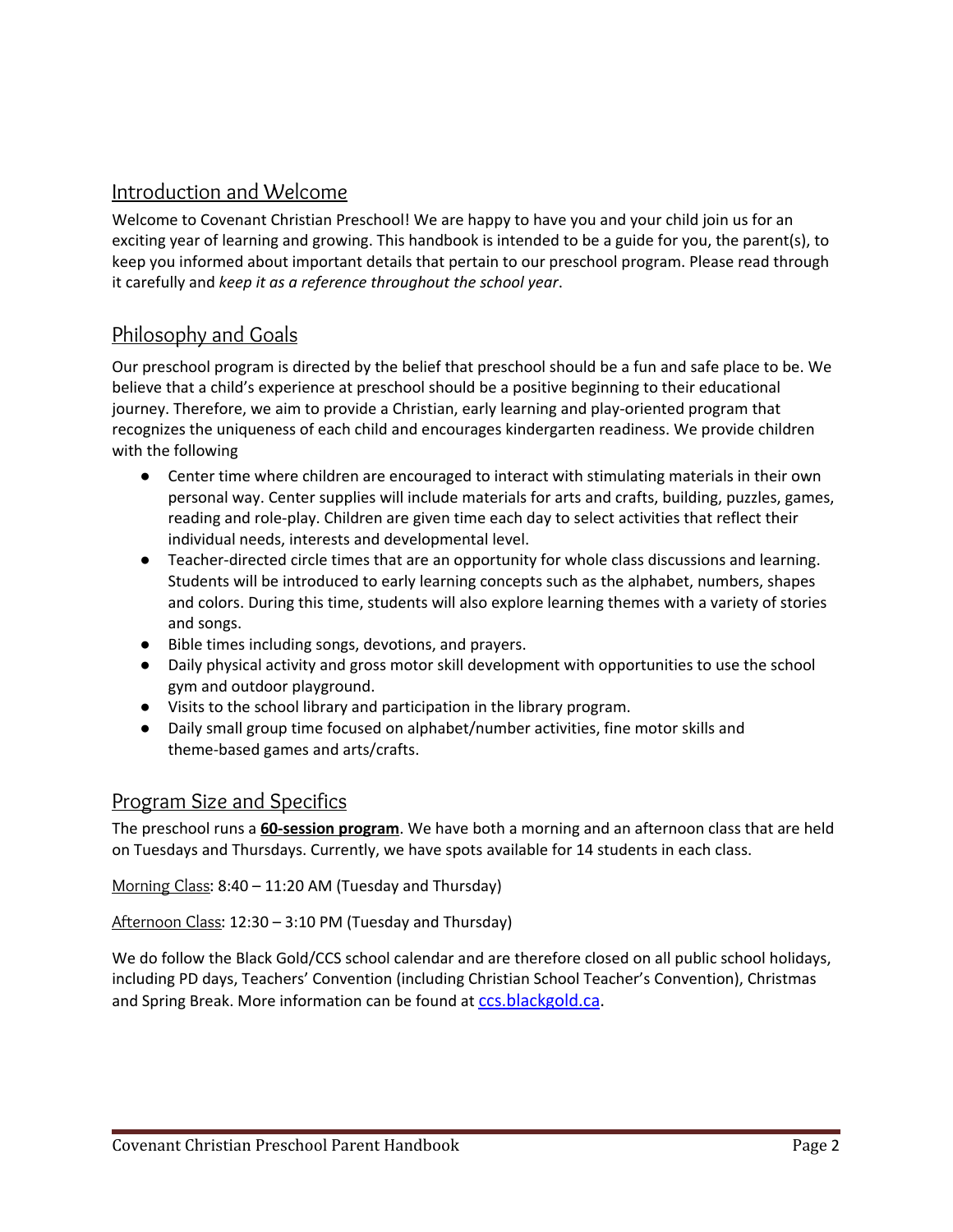#### Registration Procedures

All children must be age 4 by December  $31<sup>st</sup>$  of the year of registration.

Priority Registration begins in early January and is for families who are members of the Leduc Society for Christian Education (such as families who have an older child who, at the time of registration, is currently enrolled at CCS). Registration forms, needed fees and deposits will be due on the last school day in January to guarantee your spot for the upcoming year. Forms will be available at the school office.

Open Registration will begin on the *second* Tuesday of February at 9:00am. Registration packages will be available for pick-up at the Preschool Information Night, held on the *first* Tuesday of February at 7pm, and will also be available at the school office after this evening. Registration packages that are complete (including needed fees and deposits) will be accepted on a first-come first-served basis.

- Please note that any repeating preschool students, under advisement of the teacher, will be guaranteed a spot in our preschool program for the upcoming year. The deadline for re-registering these students is March  $31^{st}$ .
- A non-refundable application fee is due with your completed registration package.
- Acceptance letters confirming your registration, class placement, and important fall dates will be sent out to you in late March after the release of the Black Gold school division calendar.
- There is no requirement for families to belong to a church, as long as they are aware of and support the Christian aspects of the program. This policy is different from the registration requirements for CCS's Kindergarten to Grade 9 programs.
- Registration in the CCS Preschool Program **does not** ensure your child will be automatically registered for Kindergarten at CCS. Kindergarten registration packages will be available in the office after February 1.

#### Fees & Deposits for the School Year

\*Note: fees are subject to approval of the LSCE membership at the Annual General Meeting.\*

#### **Fees**

- \$50.00 Non-Refundable Application Fee (\*separate cheque due with registration package)
- \$700.00 School Fee (60 sessions second week of September to end of May)
- $\bullet$  \$50.00 Supply Fee (due September 1<sup>st</sup> post-dated cheque/cash due with registration package)

#### **Deposits**

All deposits are due at time of registration. No exceptions

- \$100.00 Refundable Cleaning Deposit PLUS
- \$400.00 Refundable Roster Deposit (4 cheques @ \$100.00 each post-dated as per registration form)

OR

● Complete a credit card authorization form for both cleaning and roster deposits

\*\*These cheques or credit card will ONLY be processed if you miss your cleaning night or you have not found a replacement for your roster day.\*\*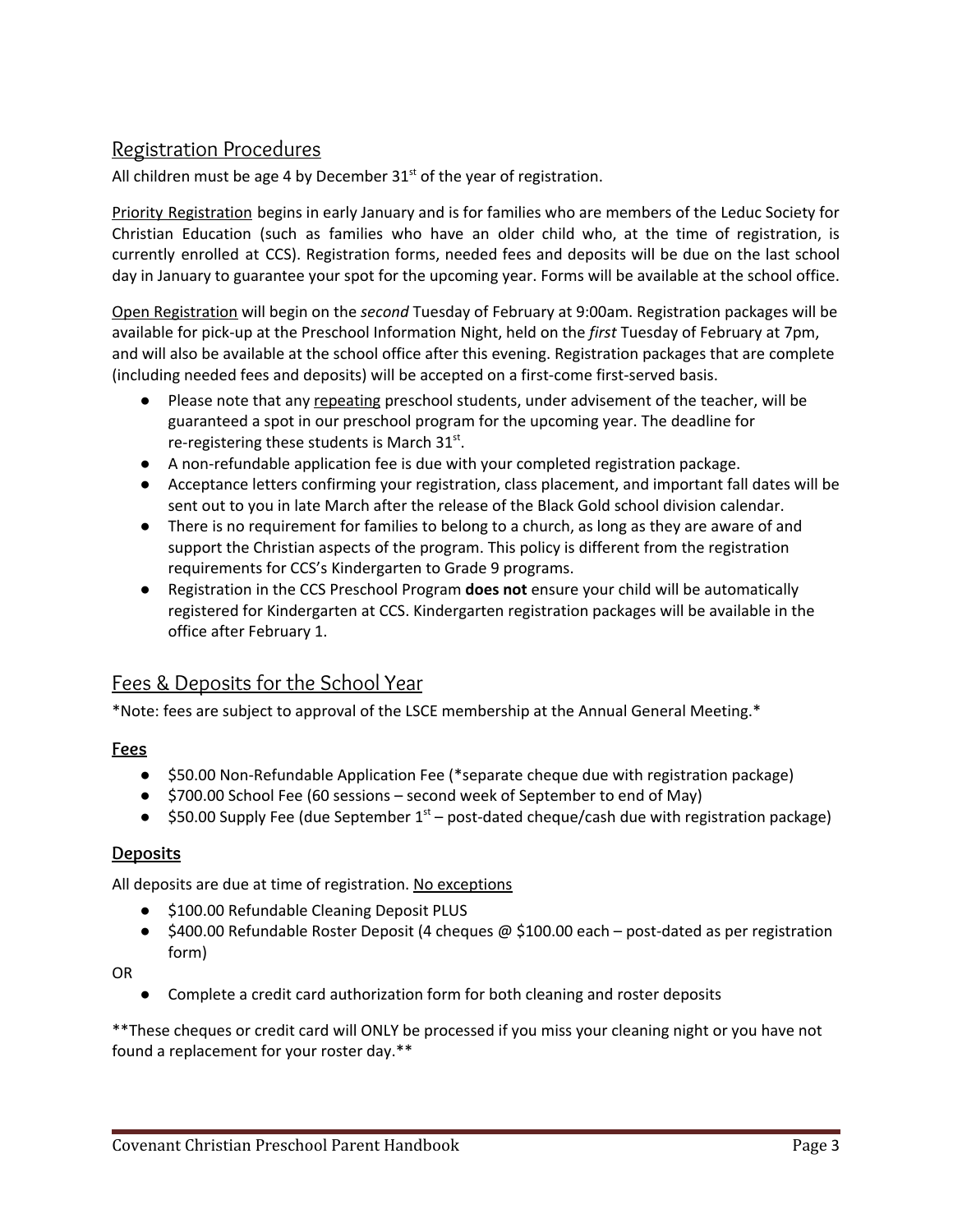#### **Fee Payment Options**

- 1. 9 Post-dated Cheques (September–May), divided equally
- 2. Automatic Monthly Withdrawals (September–May), divided equally \*VOID cheque needs to be brought into school office and authorization form filled out
- 3. Monthly Visa/MC payments (September–May), divided equally. \*Forms need to be completed and returned to the office.
- 4. Payment in Full
- 5. Other (to be approved by LSCE Finance Committee and the LSCE Society Administrator)

Payment preferences can be indicated on registration forms, and invoices will be sent out at the beginning of the school year. Questions regarding payment options and procedures can be directed to the Society Administrator via the school's main number (780-986-8353). VISA/MC/debit services are available in the school office.

#### Withdrawing from the Preschool

If it is necessary to withdraw your child at any time during the year, we require **ONE MONTH** notice. Any withdrawals before the start of the school year require notification by August 15<sup>th</sup>. Fees and deposits will be returned to you for the months remaining in the school year. If notice is not given before August 15th, then one month's fee is forfeited.

#### Oversight and Evaluation of the Program

The preschool is licensed to the Leduc Society for Christian Education. The governing board of the Society (known as the Executive) has a standing committee, the Preschool Committee, to deal with preschool issues. This committee consists of the preschool teacher and parents of preschool or CCS children. The committee meets regularly to discuss the preschool program specifics and any concerns of teachers and/or parents. In addition, the committee conducts an annual evaluation of the preschool program, organizes the Preschool Information Night & required Fall Parent Meeting and oversees classroom cleaning times. Ongoing administrative support for the preschool program is provided by the Leduc Society for Christian Education's Administrator as well as other front office staff at the school. Questions about the program should be directed to the Society Administrator via the school's main number (780-986-8353).

#### Discipline and Guidance

Classroom rules encourage children to be responsible, use manners, listen to others and respect the teacher(s), their classmates and property. We encourage self-control, self-esteem and cooperation for children, where developmentally appropriate. The following discipline guidelines will be used at the preschool:

- The teacher will act as a model for the children to see appropriate behaviours.
- Children will be re-directed by the teacher, teacher assistant or roster parent to different acceptable activities to help eliminate current behaviour issues and avert potential problems.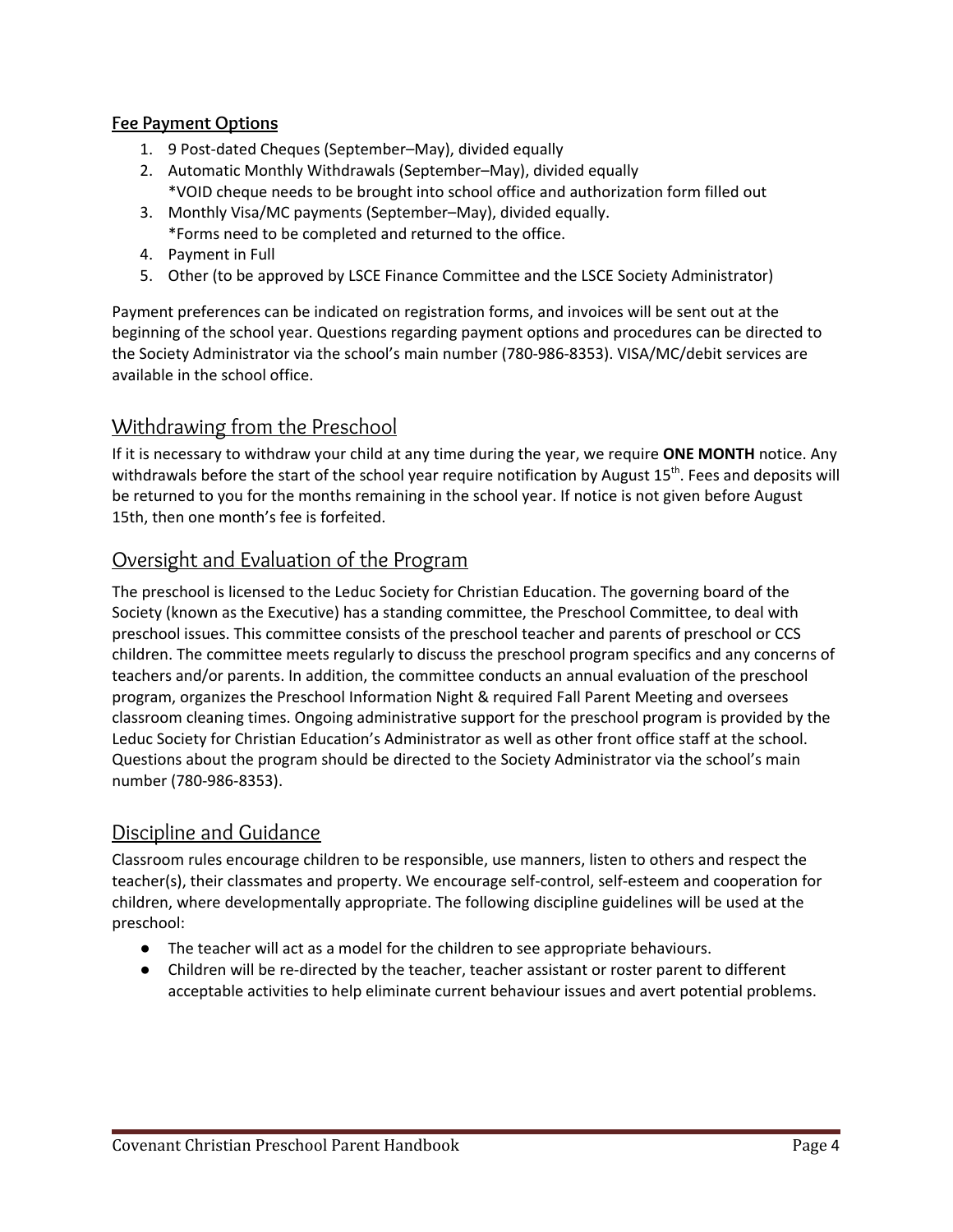- If children are unable to correct their behaviour, they will be removed from the situation/ activity. The teacher will discuss the situation with each child; in some instances, a choice of further action will be offered (e.g., continued participation in the activity or another activity that is deemed appropriate by the teacher). If there is an issue of injury/hurt with another student, a child will be asked to apologize, where developmentally appropriate, and rectify the situation before returning to the activity.
- The teacher will be in communication with parents concerning any on-going issues involving discipline/guidance with their children (see "Aggressive Behaviour Policy").
- Should the preschool staff determine that a child cannot adjust to the program after a certain period of time, parents may be asked to withdraw their child from the program.
- Any form of physical punishment, verbal or physical degradation or emotional degradation will not be tolerated. This includes the use of physical restraint, confinement or isolation.
- The discipline policy will be introduced to parents at the Preschool Information Night, as well as the Fall Parent Meeting.

#### Aggressive Behaviour Policy

If a child is regularly/repeatedly aggressive or violent towards other children or staff (hitting, biting, scratching, spitting, kicking, etc.) a meeting will be scheduled between the teacher and parents in order to discuss various strategies that may help in dealing with the child's behaviour.

We will try various different ways to deal with and rectify inappropriate behaviour; however, if there are no changes in the child's aggressive behaviour after a specified amount of time, the recommendation may be made to have the child withdrawn from the preschool class.

#### Teacher–Parent Communication

Communication between home and school is essential to having a successful preschool experience.

- 1. Monthly Newsletters will be sent out to all parents at the beginning of each month notifying you of special classroom events, themes, and roster dates.
- 2. Email Addresses will be collected at the beginning of each preschool year. We ask that each parent provides a current, regularly checked email address to make efficient communication possible for the teacher.
- 3. A weekly copy of the school's newsletter, The Chronicle, will be sent out to preschool families.
- $\checkmark$  Please remember that the preschool teacher and staff are busy tending to the students during drop-off and pick-up times. If you have concerns that you would like to discuss with the teacher, please call or email at an alternative time to either discuss your concerns or to set-up an appointment to do so. However, we have an open-door policy and parents are welcome in the classroom at appropriate times.
- $\checkmark$  If you have any concerns regarding your child and kindergarten readiness, it is your responsibility to contact the teacher to set up an appointment to discuss your concerns.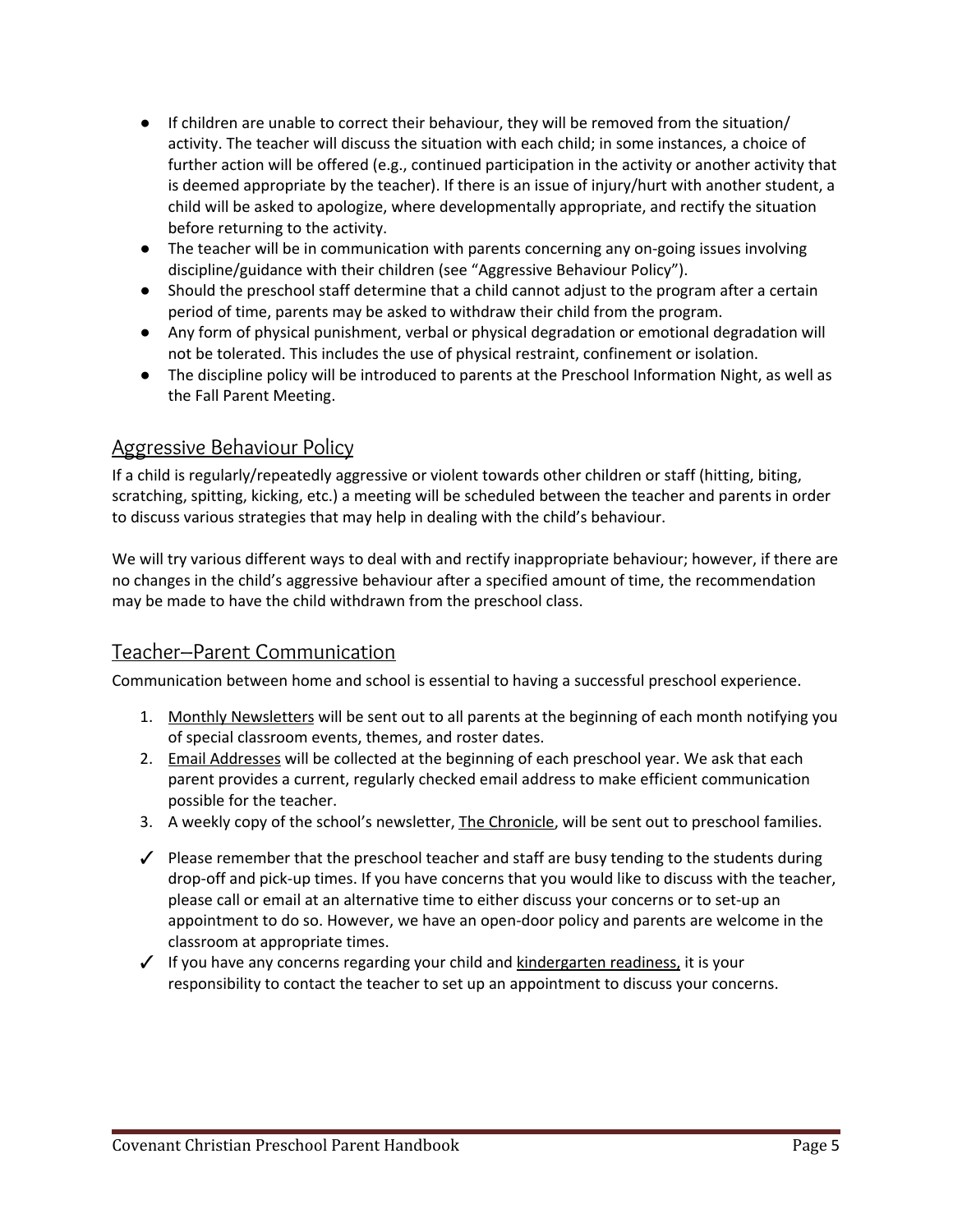#### Clothing and Shoes

At CCS Preschool we feel that it is important for the children to get involved with the material that we are using. This "hands-on" approach will often be a bit messy. We encourage children to come dressed accordingly.

As often as possible, the teacher will take students outside to play on the playground. Notice will try to be given to parents by the teacher when they are planning an "outdoor gym time." However, please ensure children are wearing "weather appropriate" clothing when they arrive at school. Flip-flops are discouraged at all times, and we ask that children always come to school with socks on.

A **clean indoor pair of non-marking running shoes** is a requirement for each child. These shoes will remain in the classroom for preschool use and should be labelled clearly with your child's name.

Please provide your child with a backpack that will be big enough to bring home library books, crafts, etc.

Occasionally accidents happen, so we ask that a change of clothing and underwear be brought to school each day and left in your *child's backpack* in case of a spill or accident. Please put the change of clothes in a large zip lock bag so that the dirty ones can be transported home neatly in the bag for you to wash.

#### Snacks

Parents are asked to send **a nutritious snack and drink** with their child on each preschool day. As required by licensing, we ask that the snack/drink includes two of the four food groups (e.g., apple & cheese or yogurt & crackers). Healthy habits and manners are encouraged during snack time. Snack time will occur approximately halfway through the preschool day; about 10:00am for the morning class and 1:30pm for the afternoon class.

✓ Please make sure that the preschool teacher is notified of any **allergies** that your child has. The teacher will ensure that all families are notified of allergies present in the classroom, so snacks can be packed accordingly.

**PLEASE NOTE**: You will be scheduled for a roster date on or near your child's birthday. If your family chooses to bring an extra treat to be shared with friends on that day, the Health Board regulations state that food brought in by parents must be purchased from a food store and brought to school in the original container; it must also have an ingredients label on the package. *No homemade cookies, loafs, cupcakes, etc. are permitted.*

#### Classroom Cleaning Requirement

Cleaning the classroom is an important part of ensuring a safe and healthy learning environment for our children. All parents are required to help us complete this vital task by committing to one of the monthly cleaning evenings. **When it is your turn to help, please bring a bucket, gloves and a rag.** All other supplies will be provided. Children are *not* allowed to accompany parents on these evenings. Please plan on staying for the whole evening (approx. 2 hrs.) until all the tasks are completed. If you are significantly late or have to leave early there will be a fee of \$25.00 per half hour deducted from your \$100 deposit. If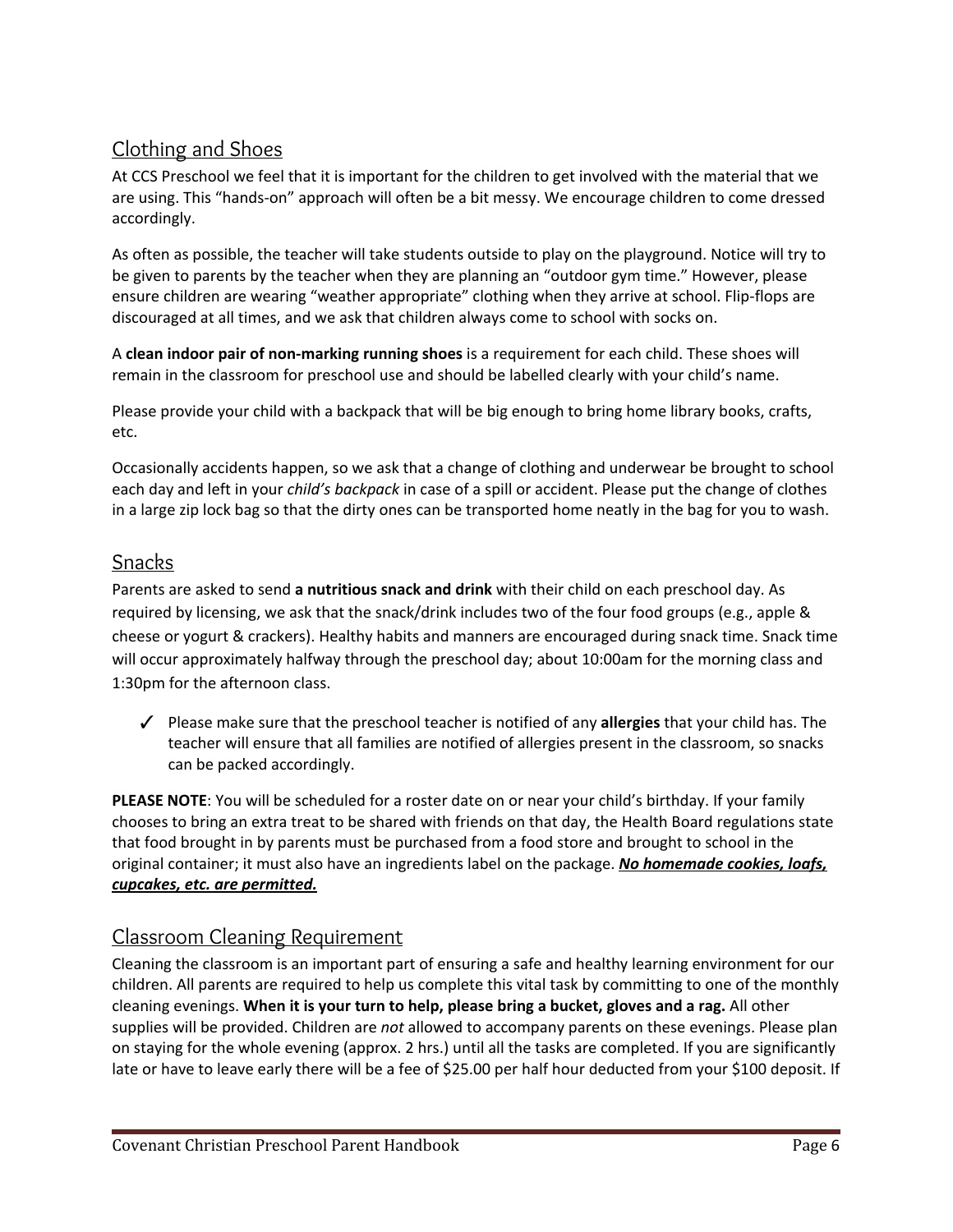you do not fulfill your cleaning requirement, your cheque will be cashed. When your cleaning requirement has been fulfilled, your deposit cheque will be destroyed.

#### Supervision Policy and Procedures

Preschool supervision policy is as follows. Please note that for the purposes of supervision, parent volunteers will be considered staff members:

- Ratio of children to adults will not exceed 1:12.
- The teacher, upon being hired, will have a thorough tour of the school both indoors and outdoors.
- Children will be under supervision at all times to ensure their safety, well-being and development.
- Teacher and parent volunteers will circulate regularly around classroom space to ensure all children are engaged and safe.
- In the case of outdoor play, clear boundaries will be established with the children, and staff will monitor the area carefully.
- Staff will observe children's play and behavior both indoors and outdoors.
- Program supervision practices will meet children's developmental needs
	- When moving to other areas of the school (gym, library), students will walk in an orderly fashion; they will be counted upon leaving the classroom and arriving at their destination.
	- Parents will be informed of these practices/expectations in the Parent Handbook, as well as by staff when arriving for their volunteer day.

All volunteers will work under the supervision of the teacher. Volunteers must ensure they maintain confidentiality regarding students and families. They also must follow teacher instructions (which follow CCS/Black Gold protocol) regarding abuse prevention and student safety.

#### Roster Days

Roster days are an excellent way for you to be a part of your child's preschool experience. Being a roster parent involves coming into the classroom for the duration of the preschool day to help out and observe your child interact with the teacher, classmates and environment.

This will be a special day for your child. First, your child will have a very special person at school to enjoy the day with them. This person could be a mom, dad, grandparent, extended family member or special friend. Second, this day will be your child's "Helping Hands" day. Your child will have the special privileges of leading the line-ups, assisting the teacher during circle times, setting the table for snack and bringing a special item from home to share with the class during Show and Tell.

Each family is required to roster four to six times during the school year depending on enrollment numbers. We ask all families for four \$100 deposit cheques. When you have completed your roster requirements, your deposits will be destroyed.

If you make any changes to your roster date, please forward them to the teacher and Roster Coordinator.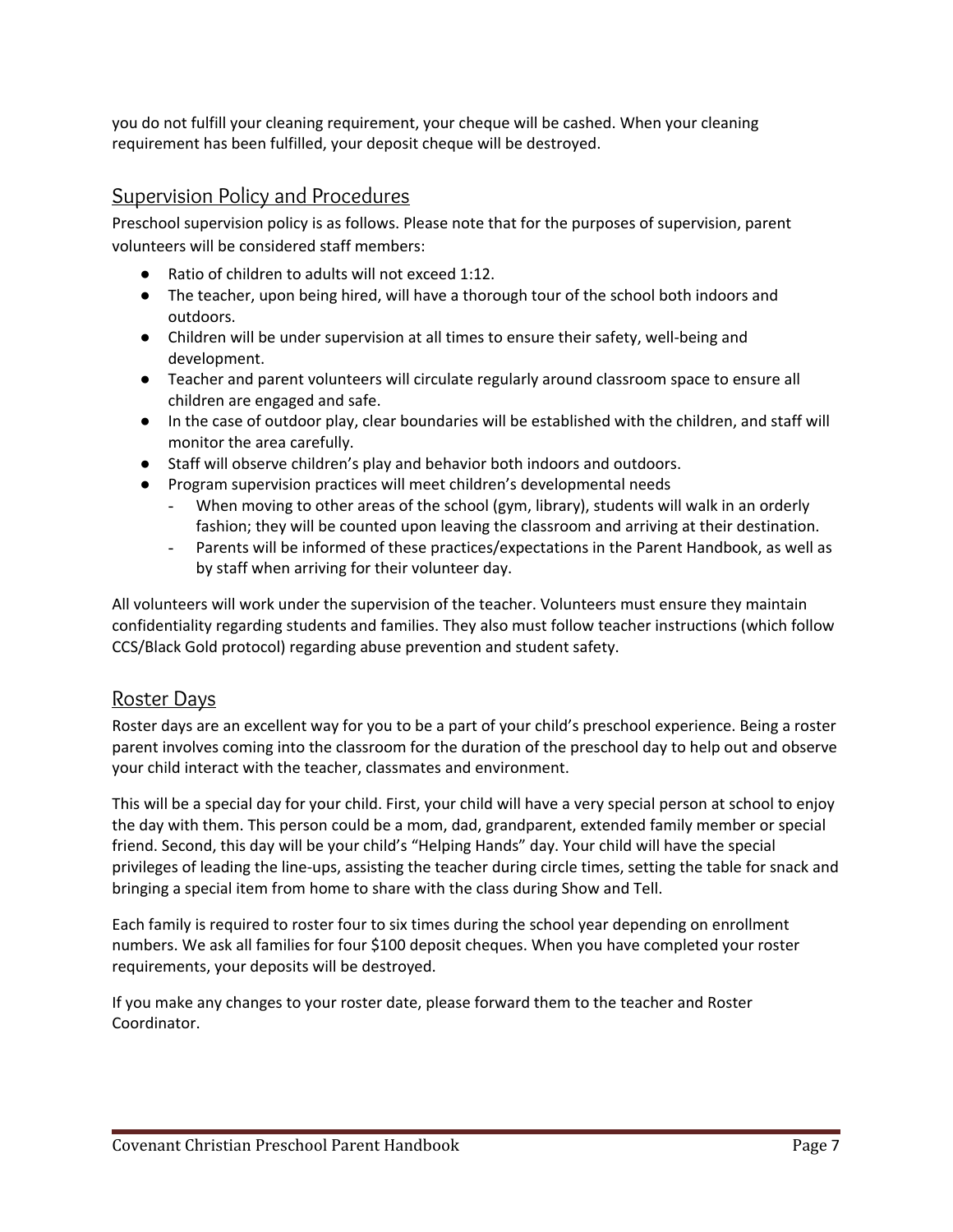#### **On Your Roster Day:**

- 1. Please arrive 10 minutes prior to class start time to sign in at the office and go over the schedule for the day with the teacher.
- 2. Sign-in on the attendance log book, in the Roster Parent spot.
- 3. Interact with your child and their classmates as they participate in the day's activities.
- 4. Assist the teacher as needs arise (e.g. Craft time, Gym time, Outdoor time).
- 5. Help set up and clean up the snack area.
- 6. Plan on staying an extra 10 minutes at the end of your roster day to help with clean up.

#### **Please Note:**

- 1. Siblings are not permitted to come along with you on your roster day. Please plan in advance for childcare as needed.
- 2. Cell phones must be set to "silent" mode during class time and, unless an emergency arises, should be put away.
- 3. Come dressed comfortably for indoor and outdoor gym activities and wear a pair of good indoor shoes.
- 4. Life is often unpredictable, and illnesses/situations may arise that make it impossible for you to fulfill a roster day. In the event of this occurring we ask that you follow these guidelines:
	- Find another "special" person in your child's life that will come in your place.
	- Call another preschool parent and ask if you can switch roster dates with them.
	- **In all events, please notify the teacher or Roster Coordinator of any changes that are made so they can be prepared accordingly. You are responsible to ensure that your roster spot is filled.**

At the beginning of each preschool year, the teacher will put together a list of names of parents that are willing to come in and roster on short notice. In the event that a parent does not come for a roster day and can make no other arrangements to have the roster day filled, one of these emergency parents will be contacted. The emergency parent will be compensated with the \$100 deposit that was cashed due to failure to complete the roster requirement by the parent signed up for that day.

#### Arrivals, Departures and Late Pick-Ups

**1. Arrival Policy**

**To help minimize class interruptions and accidents, please have your child use the washroom prior to arriving at the classroom.** Each child must be dropped off in the classroom by a parent, grandparent, extended family member, special friend or adult sibling. Please ensure that the teacher is present and aware your child has arrived before the guardian departs. Please assist your child in removing outerwear (coats, gloves, etc.) and backpack and hanging them on their designated coat hook. Have your child put on indoor shoes and direct your child to participate in the group activity set out by the teacher.

➢ **Preschool classroom doors will be shut until these arrival times. \*\*NO earlier please!**

Morning Arrival: Begins @ 8:30 AM Afternoon Arrival: Begins @ 12:20 PM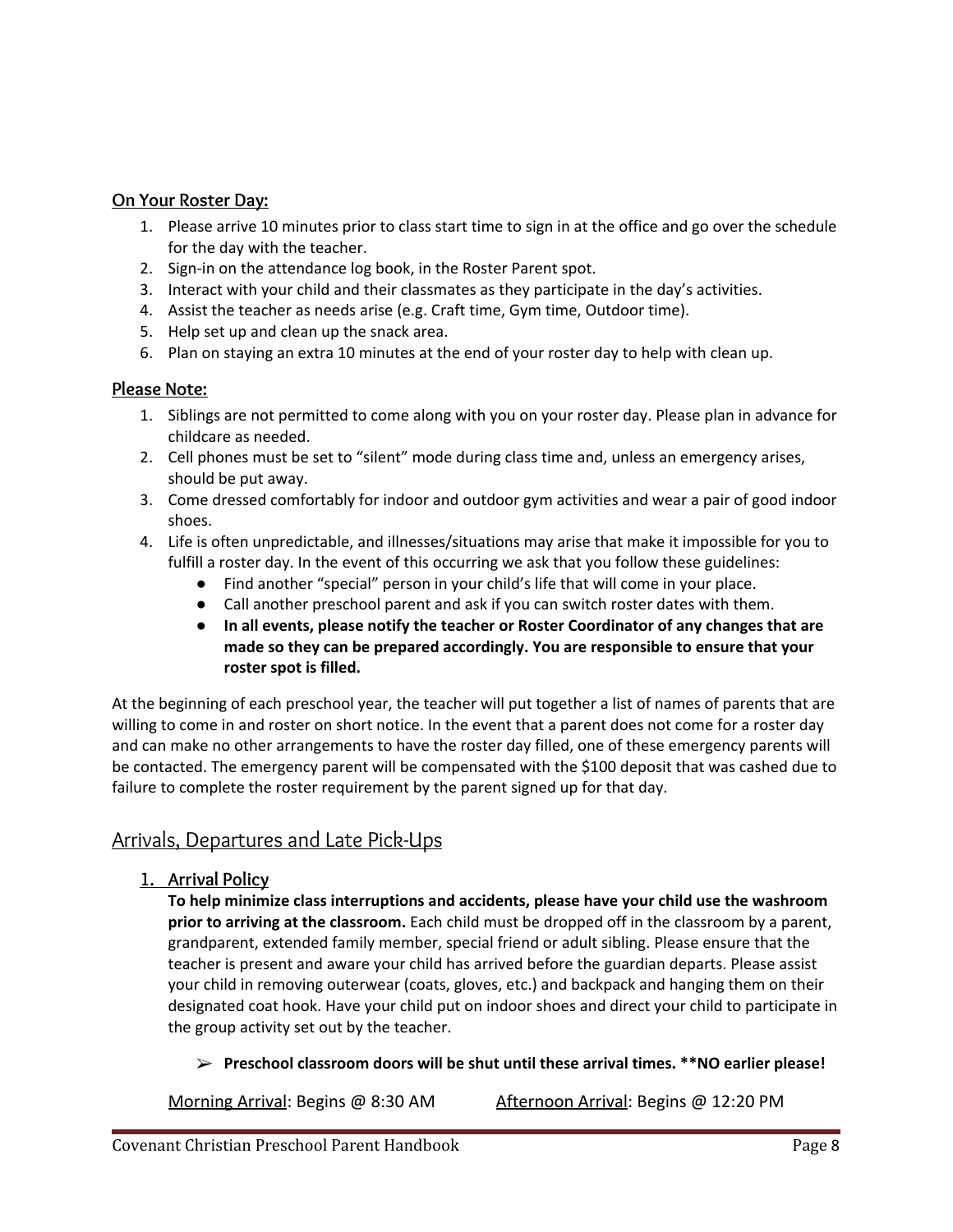#### **2. Departure Policy**

Each child needs to be picked up *promptly* at the end of each preschool day. Notify the teacher if someone other than a parent is to pick up your child. Please check your child's cubbie daily for crafts, newsletters, etc. that can be taken home.

- ➢ **Please be considerate of the teacher 's time.** Needed lunch breaks, time to prepare for the next class and after school activities with the teacher's own children are interrupted when you are late.
- $\triangleright$  Children also become anxious and stressed when their parent is not there to pick them up on time. Please avoid causing this unnecessary stress by being on time.
- $\triangleright$  Children who are picked up late will be waiting in the office (in the morning after 11:30 am, and in the afternoon after 3:15 pm).

Morning Pick-Up: 11:20 AM Afternoon Pick-Up: 3:10 PM

#### **3. Late Pick-Up Fees**

If a parent is consistently late, a verbal warning will be issued. After this, a \$20 fee will be charged for each late pick-up (5 minutes or later). Further issues with respect to this matter will be left to the discretion of the teacher and Preschool Committee.

#### Preschool Information Night

On the *first* Tuesday of February at 7pm, the preschool will hold an Information Night for all parents. This is an opportunity for parents to come into the school, meet the teacher and ask any needed questions. This is a parent-only evening and is not intended for children. A registration package will be available to take home, complete and return in one week. Registration forms and fees will **only** be accepted starting on the *second* Tuesday of February at 9am and continuing until the program is full. Registration fees will only be collected if we have spots available in the year's upcoming program.

#### Required Fall Parent Meeting

One week prior to the start of our preschool program, a required parent meeting will be held at the school. This meeting is intended for parents to receive the roster and cleaning schedule and make any necessary changes. The teacher(s) and the Preschool Committee will be available to answer any questions and address any concerns that you might have. This is a parent-only evening and is not intended for children. Dates for this event will be communicated via the teacher's newsletter in late August.

#### Accidents and Illness

If a student is injured or becomes ill during program time, parents will be notified immediately. If parents are not able to be reached, the emergency contacts will be called. If immediate medical attention is required, the appropriate measures will be taken to ensure the child is attended to. Any incident requiring a call home and/or a call to an emergency contact will be noted by the teacher on the Illness Report Form. This allows staff to identify if there are any trends or issues. These calls/incidents will be noted at the next Preschool Committee meeting.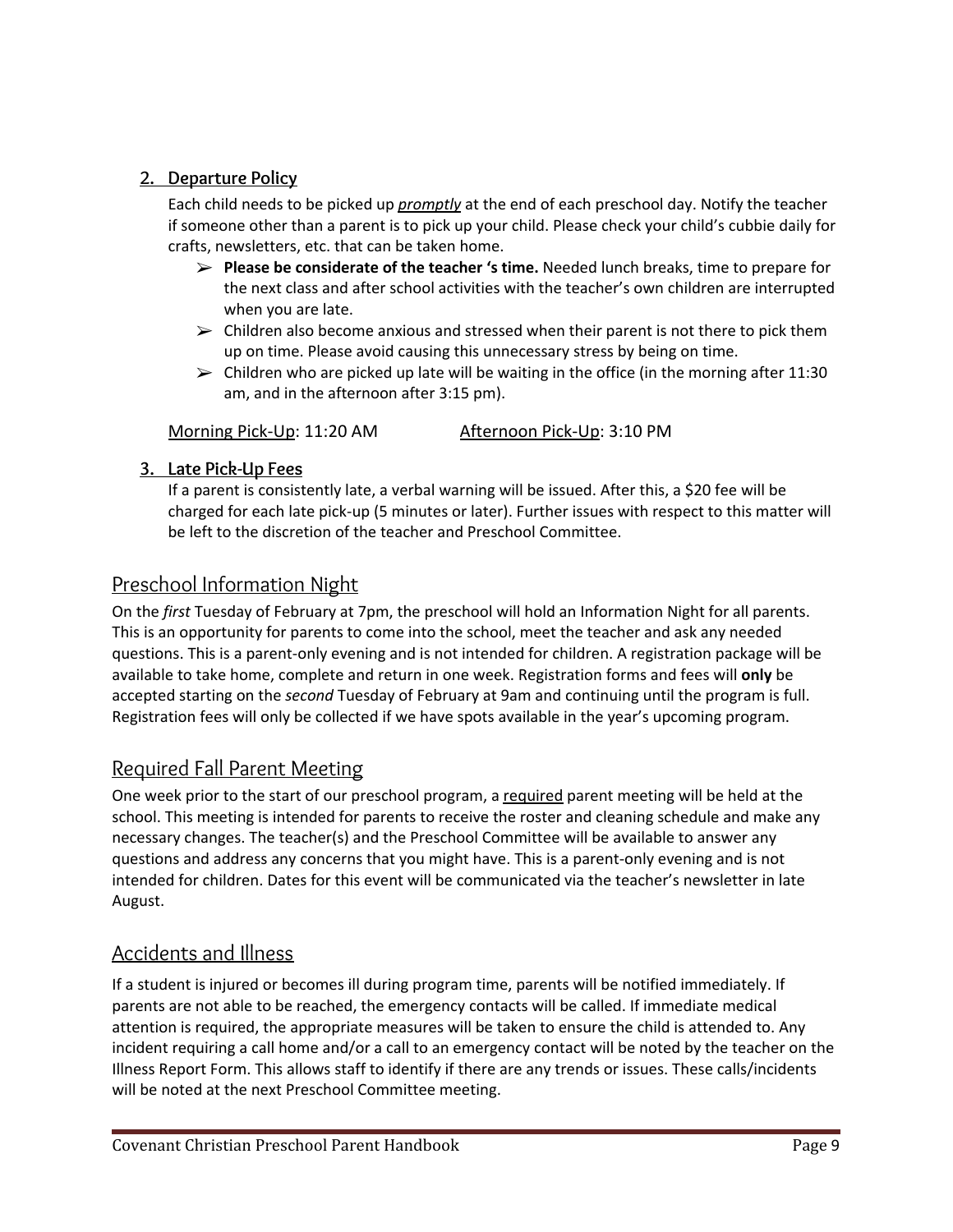The "Parental Commitment" on the registration form gives permission for a responsible adult in charge of a child to use necessary measures in a medical emergency. Under normal circumstances the parents will be notified first, and, failing that, the emergency contact listed on the registration form. If neither is available, the child will be taken to the hospital in Leduc. To minimize the contact between sick children and other children, sick children waiting for their parents to arrive will be supervised in the office by the front office staff.

If the teacher has reason to believe that a child may be suffering from a disease listed in Schedule 1 of the *Communicable Diseases Regulation* (AR 238/85), the teacher must ask the parents to remove the child from class immediately.

#### Potential Health Risk & Supervised Care for Sick Children

A child who is well enough to enjoy and participate in preschool activities may come to class unless he/she

- has a fever (temperature taken)
- has vomited within the last 24 hours
- has diarrhea
- has an unexplained rash or cough
- has a communicable illness or
- has been on medication for less than 24 hours for a contagious condition (e.g. strep throat, impetigo)

If a child is looking ill, his/her temperature will be taken. If the teacher knows or has reason to believe the child is ill, the parents will be notified and, failing that, the emergency contact listed on the registration form for immediate pickup of the child. If neither is available, the child will be taken to the hospital in Leduc. The "Parental Commitment" on the registration form gives permission for a responsible adult in charge of a child to use necessary measures in a medical emergency. To minimize contact between sick children and other children, sick children waiting for their parents to arrive will be supervised in the office by the front office staff.

Students may return to school after an illness when they are symptom free for 24 hours OR have a doctor's note indicating they may return without posing risk of infection to other students.

If a child is ill (see above list) or injured during a preschool class, the following procedure will be followed:

- the teacher or assistant will provide first aid to the sick or injured child,
- the teacher or assistant will supervise the other children
- the teacher or assistant will phone the child's parents and an ambulance, if necessary

If an illness is determined during class time, the teacher will record and document the name of the child, the date the child was observed to be ill, name of staff member who identified the child was ill, the time the parent was initially contacted, the time the child was removed from the program and the date the child returned to the program.

Parents will be informed of Covenant Christian Preschool's management of ill children at the Fall Parent Orientation meeting.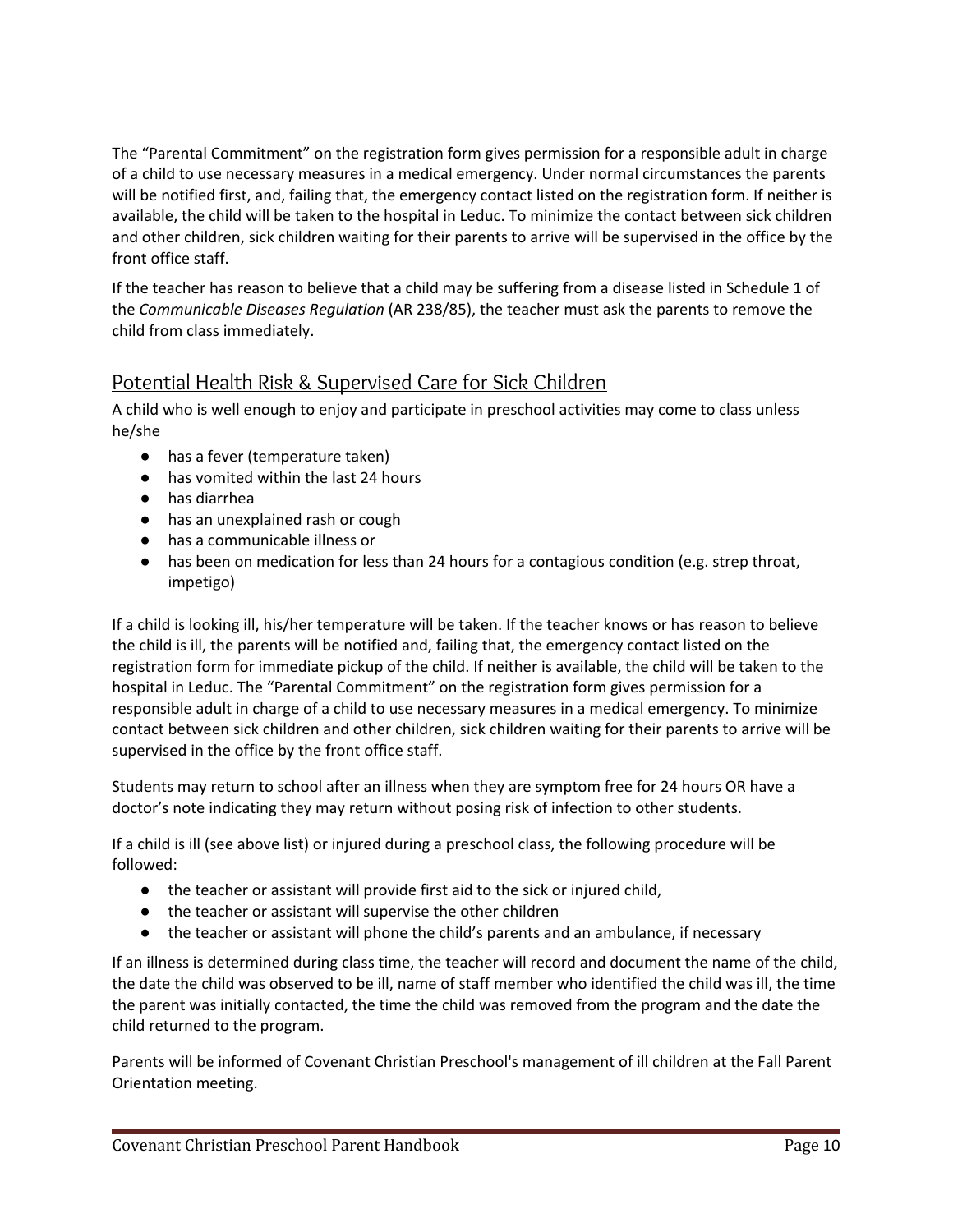#### Health Care

Covenant Christian Preschool may provide health care to a child only if the written consent of the child's parent has been obtained or the health care provided is in the nature of first aid.

#### Administration of Medicine

Parents may only send emergency medication to school. If medicine is sent to school, parents must fill out the medical information form and give the form and the medication to the teacher.

The teacher will administer only emergency medications. These medicines will be administered according to label directions and only under the following conditions:

- The medicine is in the original pharmacist's container.
- The parent/guardian has met with the teacher beforehand to explain how the medication must be administered.
- The parent/guardian has signed a medical waiver.

At all times, emergency medication will be stored in a place inaccessible to children.

If emergency medication is given, the person who administered it will record its name, the amount administered, and the time administered. The person will also initial the record.

#### Emergency Evacuation

In an emergency, the preschool children join the other school students in leaving the building quickly and safely. The children line up at the door for a head count. The teacher takes the daily attendance log and the portable record with each child's emergency contact information and leads the children to the designated area. Throughout the year, the teacher will explain emergency evacuation procedures and practice drills with the children.

#### Off-Site Activity & Emergency Evacuation

Covenant Christian School follows Hour Zero procedures including Lock-Down, Hold and Secure, Shelter-in-Place, Evacuation, and Dismissal. The preschool program will follow this as well and participate in practice drills when they occur during class hours. The school emergency evacuation procedure will be posted by the classroom door. All staff members will know the plan and be informed upon hiring. The plan will be communicated to children, where developmentally appropriate, and parent volunteers through the fall information night as well as in the Parent Handbook.

Any off-site activities will be prefaced with an informational letter from the teacher. Parents will be required to fill out and sign a permission form in order for their child to participate in the off-site activity; information will include transportation and supervision arrangements in respect to the activity. Children who have not turned in signed permission forms will not be permitted to participate.

A portable information file, including child information, medical information and emergency contact numbers, is kept in a specific place in the classroom, close to the door. In the event of an evacuation, or in the case of off-site activities, this file will be in the teacher's possession and readily available if needed.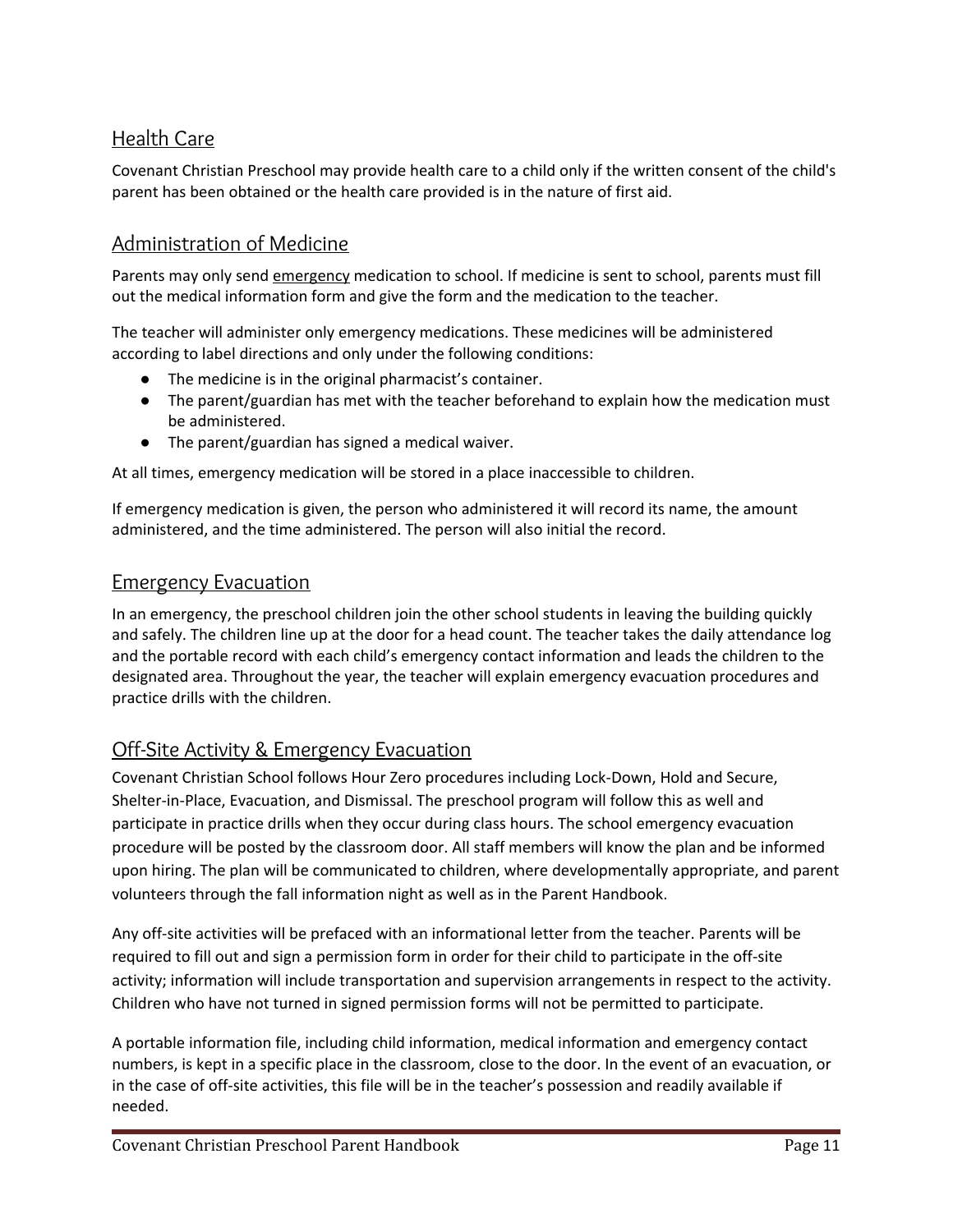#### School Cancellation

The preschool only operates on days that students attend CCS. Occasionally, throughout the year, buses will not be operational due to weather and road conditions. On these days, CCS does remain open and it is a parent's responsibility to drive children to school if so desired. The preschool will **also** remain open unless the preschool teacher decides to cancel a session. In this situation, the teacher will contact the parents directly via email or phone prior to 7:30am for the morning class or 11:30am for the afternoon class.

#### Incident Reporting

The teacher will complete a Critical Incident Report in the case of an emergency evacuation; an unexpected program closure due to an emergency; an intruder on program premises; an injury or illness requiring emergency health care and/or requiring the child to remain in hospital overnight; an error in the administration of medication by a program staff or volunteer resulting in the child becoming seriously injured or ill and requiring first aid; a child requiring emergency health care and/or overnight hospitalization; the death of a child; an unexpected absence of a child from the program (e.g., lost child); a child removed from the program by a non-custodial parent or guardian; an allegation of physical, sexual, emotional abuse and/or neglect of a child by a program staff member or volunteer; the commission by a child of an offence under an Act of Canada or Alberta; and/or a child being left on program premises outside of the program's operating hours. The teacher will report the incident immediately to Alberta Child Youth Services licensing staff. The report will be kept at the school and, within two days, a copy will be sent to Alberta Child Youth Services licensing staff.

#### Children's Records

An up-to-date record will be kept, on the premises, with the following information for each child:

- The child's name, date of birth and home address
- A completed enrollment form
- The parent's name, home address and telephone number
- The name, address and telephone number of a person who can be contacted in case of an emergency
- A medical information form if emergency medication may be administered (see "Administration of Medicine" above)
- The particulars of any health care provided to the child, including the written consent of the child's parent
- Any other relevant health information about the child provided by parents, including the child's immunizations and allergies, if any

#### Alcohol, Tobacco and Cannabis

In accordance with Black Gold Policy, the entire school building is designated free of alcohol, tobacco and cannabis. No staff member or volunteer will consume these products, smoke or vape at any time or place where child care is being provided.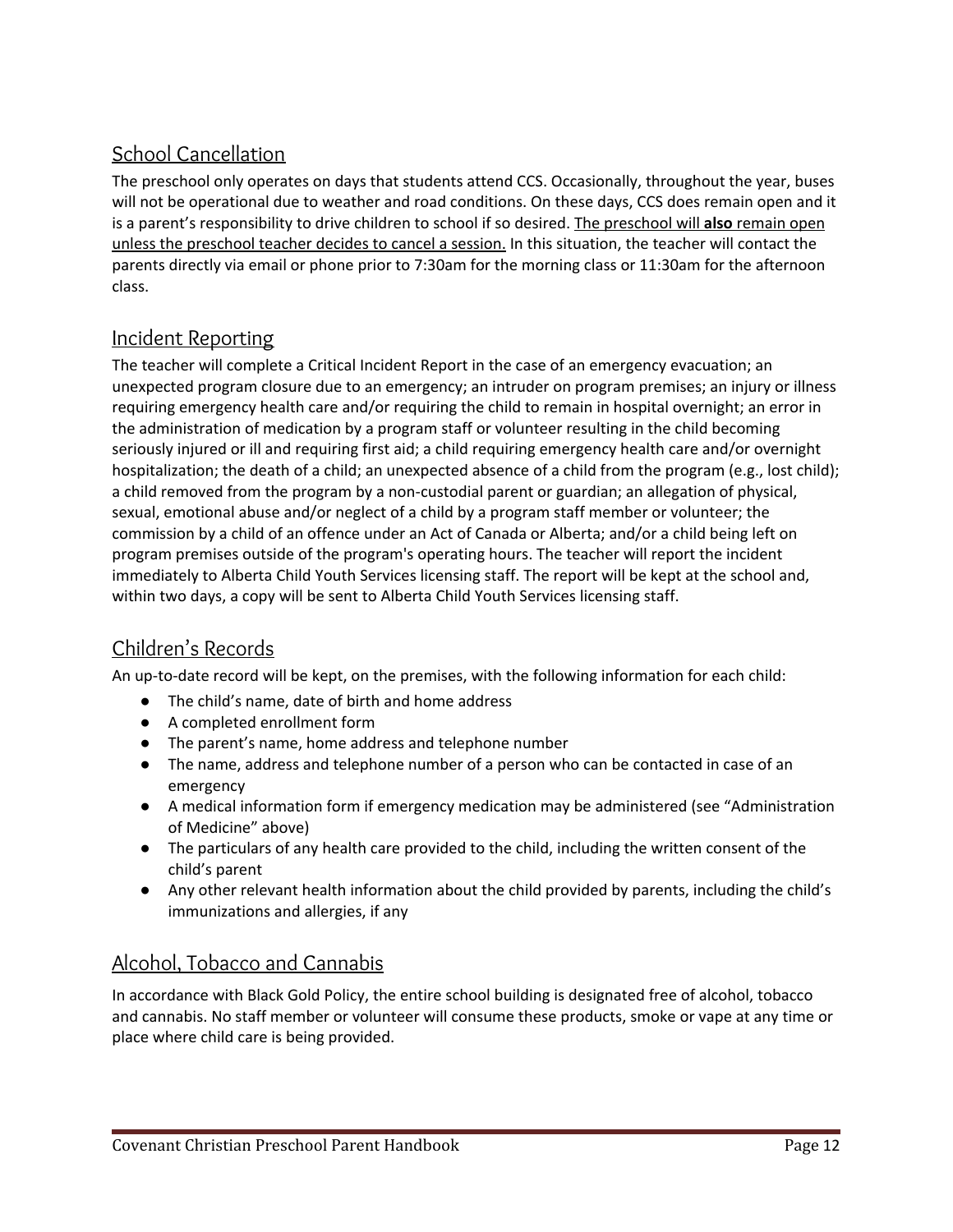#### Vision Statement for Covenant Christian School

The Christian vision of education for Covenant Christian School is the same for all students, preschool through to Grade 9. Although preschool families are not required to subscribe to this vision statement, parents should recognize that this vision shapes all aspects of the preschool program, from concepts that are taught to methods of building relationships.

#### **Education Vision Statement**

As followers of Jesus Christ, we declare with joy and trust, "Our world belongs to God!" Because our world includes the realm of learning, we affirm the following principles related to our Christian faith and the role of education.

Creation: We affirm that in the beginning God—Father, Son and Spirit—called this world into being out of nothing and gave it shape and order. God continues to direct all that happens in the world.

**Fall:** We affirm that our disobedience to God has broken the relationship between God and us. Looking for life without God, we find only death, leaving us blind to our place in the world and to the meaning of life.

Redemption: We affirm that Jesus Christ, the eternal Word made flesh, conquered sin and death. Being both God and man, Jesus is the only mediator between God and us. He alone paid the debt of sin; there is no other Saviour. It is through Christ that all areas of life, including education, are redeemed and restored. Therefore, it is only in Christ that we are able to discover the meaning and purpose of life.

Restoration: We affirm that, in Christ, one day God will make all things new. In fact, God is already involved in restorative work. In the beginning, God invited people to care for creation; now we are called through the Holy Spirit to share in God's ministry of reconciliation and redemption, in all parts of the world actively declaring, "This too belongs to God!"

Scripture: We affirm that the Bible is the Word of God, leading us to know God and have life in Jesus Christ. It infallibly tells of God's mighty acts, reveals God's will and proclaims God's plan of salvation.

School: We affirm that a primary task of the Christian school is guiding students into a deeper understanding of who God is, God's work in creation and history and their role in God's Kingdom. Christian schools help nurture children in the Biblical faith so they can take up their calling as faithful stewards of their God-given tasks.

Students: We affirm that students, of whatever ability, are people who bear God's image and have a place in His plan. Christian schools strive to guide students into a deeper understanding of God's story so that they can live joyfully, playing their part in God's Kingdom both now and in the future.

Teachers: We affirm that parents and guardians entrust Christian teachers with the responsibility of instructing students. Teachers, in co-operation with families, are responsible for integrating a Christian perspective in all aspects of schooling, including the curriculum, and also for living a God-pleasing life.

Parents and Guardians: We affirm that the responsibility for the education of children rests primarily with parents and guardians, to whom children are entrusted by God.

The Christian Community: We affirm that since Christian education plays an important role in the growth of the Kingdom of God, the wider Christian community has a responsibility to come alongside families, nurturing children and playing an active role in their education.

(Some parts are based on Our World Belongs to God, a document of the Christian Reformed Church)